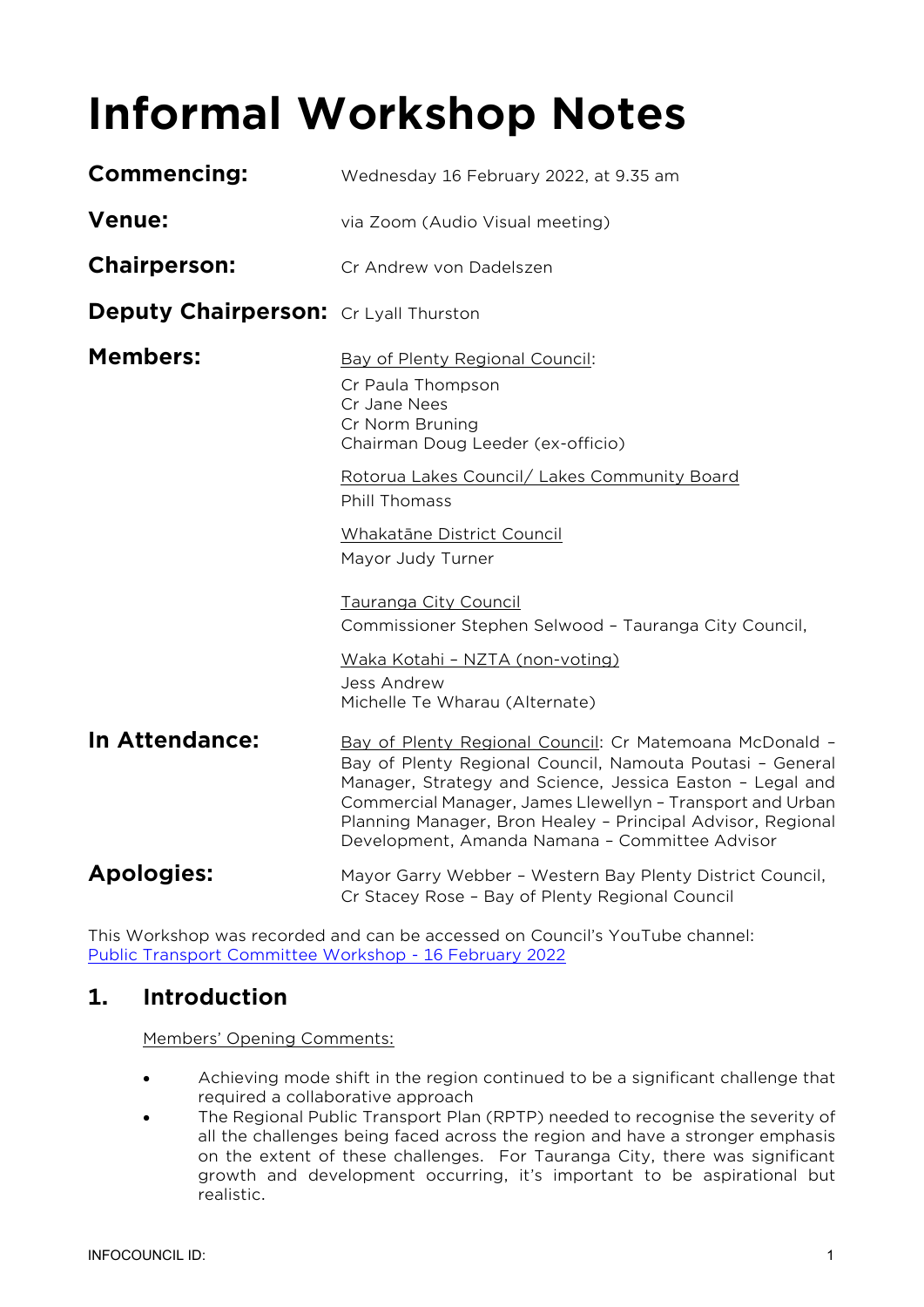#### PUBLIC TRANSPORT COMMITTEE WORKSHOP INFORMAL WORKSHOP NOTES

- Even achieving all mode shift aspirations would not do enough to reduce carbon emissions. Road pricing was potentially the most significant tool to have impact on all of the goals including carbon reduction, mode shift and the best long tern transport land use scenario, this needed to be made clear in the RPTP
- Design for the future for when using public transport became a reality planning past the impacts of Covid-19
- The target market for the RPTP still needed to be more clearly identified noted that 'transport' included light commercial fleets and heavy freight etc, which could not be moved to public transport and contributed to emissions
- Important to recognise that the RPTP was for public transport across the entire Bay of Plenty region
- Commended staff efforts across the three RPTP workshops held to date and the responsiveness to direction provided.

## Workshop Purpose:

To continue reviewing the emerging draft Regional Public Transport Plan (RPTP) with a specific focus on remaining key policy topics.

## Guidance Sought:

Input and feedback on the following:

- 1) Brief recap on the RPTP strategic framework (challenges and opportunities, vision, objectives, focus areas) - revised following feedback at the previous workshop.
- 2) Future strategy Tauranga and the Western Bay of Plenty (draft content).
- 3) New or revised policy proposals and associated actions covering the following objective areas:
	- i. Mode shift and carbon reduction;
	- ii. Service planning and design;
	- iii. Service and infrastructure delivery;
	- iv. Public transport and land use integration;
	- v. Customer experience and information; and
	- vi. Fares and pricing.

# **2. Regional Public Transport Plan Review**

## **2.1 RPTP Strategic Framework Recap**

## *Presentation: Regional Public Transport Plan Review: Objective ID A4042196*

Presented By: Bron Healey – Principal Advisor, Regional Development and James Llewellyn – Transport and Urban Planning Manager.

## **Key Points:**

- Provided background and process update
- Recapped the amended RPTP strategic framework
- A significant change was two further opportunities identified:
	- o Public transport marketing, branding and promotion
	- o Innovation and technology
- New Objective public transport and land use integration, noted that the KPI associated with this came from UFTI.

## **Members' Comments/ Guidance Provided:**

- Marketing
	- o Identification of potential customers, also needed to be a key focus area
	- o Targeting of commuter customers and schools
	- o Taking a sub-regional approach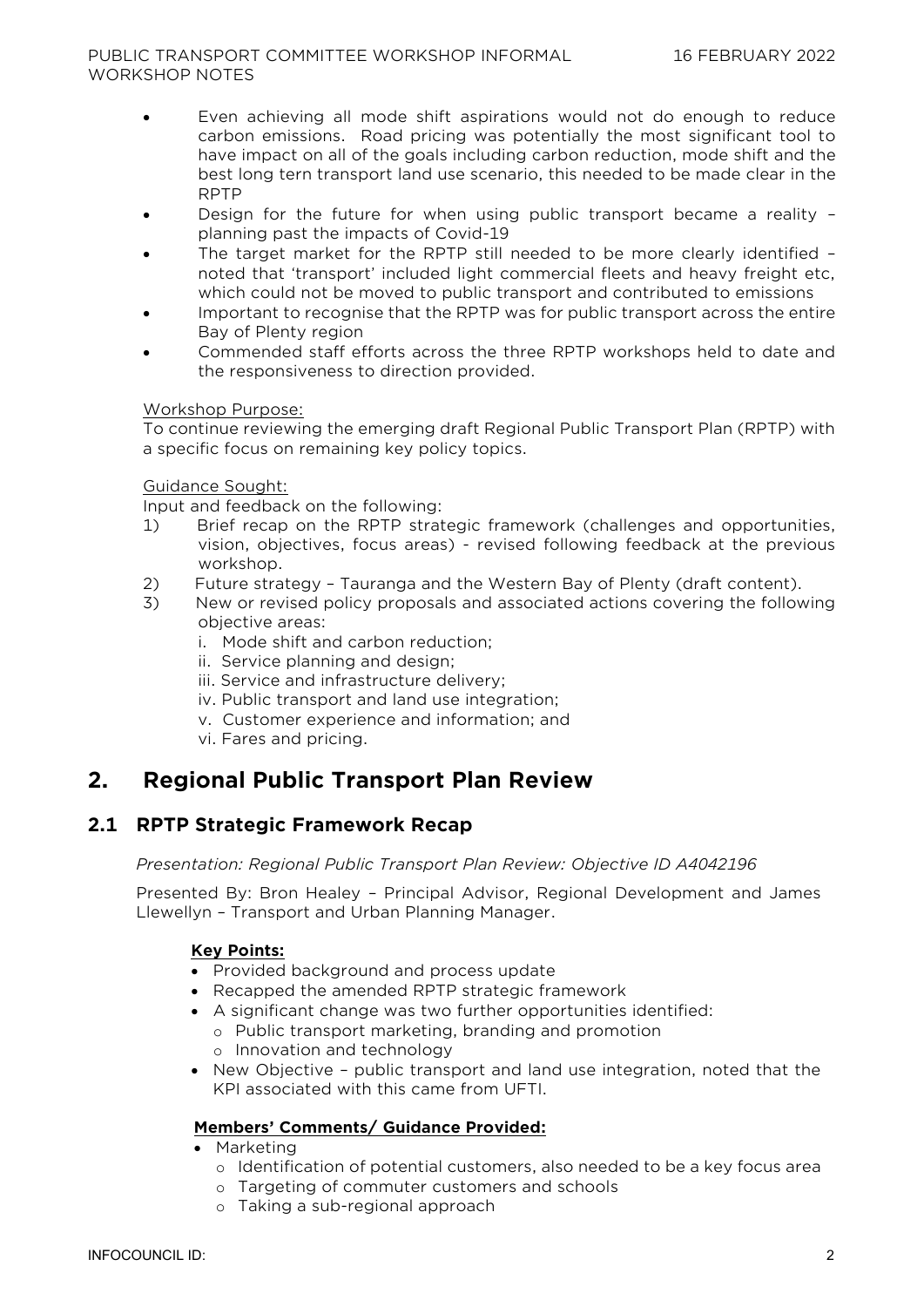- Provide definition of urban transformation and link to an aspiration towards the National Policy Statement for Urban Development's (NPS-UD) liveable cities
- Request for greater context around issues ahead and opportunities, including a tool such as road pricing
- As the RPTP changed in its various forms, it was important to fully engage with the community to refine objectives
- Emphasise broad support from both regional and public transport committees around the benefits of road pricing
- Expressed support for the vision
- Queried whether the carbon reduction and mode shift targets were ambitious enough - needed to be achievable but also meaningful
- Having the support of the public was essential to achieving mode shift
- A different approach and design was needed for isolated and rural communities as they had different needs. The RPTP needed to have an across the region focus
- Clarify data by identifying school children in two ways those that use the school bus and those that use the public buses.

## **In Response to Questions:**

- Market research for potential customers and triggers to use public transport could be highlighted through identifying actions to implement the high level strategy and supported aspirations
- Community engagement had been undertaken in the early phases, for input on key topics. There had subsequently been targeted engagement with stakeholders through workshops - this input fed into the draft content prepared to date
- The basis for the target on public transport and land use integration was quantitative and evidence based
- Finding a balance between a focus on the public transport system and highlighting the demand management tools to support mode shift was about getting the focus and the language right
- There was a key challenge and opportunity around providing access needs for the wider region in innovative ways.

## **2.2 Future Strategy**

Presented By: Bron Healey – Principal Advisor, Regional Development

#### **Key Points:**

- Outlined draft content of the future strategy section for Tauranga and Western Bay of Plenty
- Rotorua and Eastern Bay sections were still a work in progress.

#### **Members' Comments/ Guidance Provided:**

- Agreed with the need to address Tauriko West in a future-proof way, with forward planning critical. Include on network maps?
- The average daily traffic count on State Highway 29 had increased 28% in the past three years, therefore a sound strategic corridor was necessary and getting a head start with public transport was key
- Connection between origins and destinations was fundamental to the transport system and identifying commercial areas where connectivity could be achieved was vital
- Focus on liveable communities as an outcome.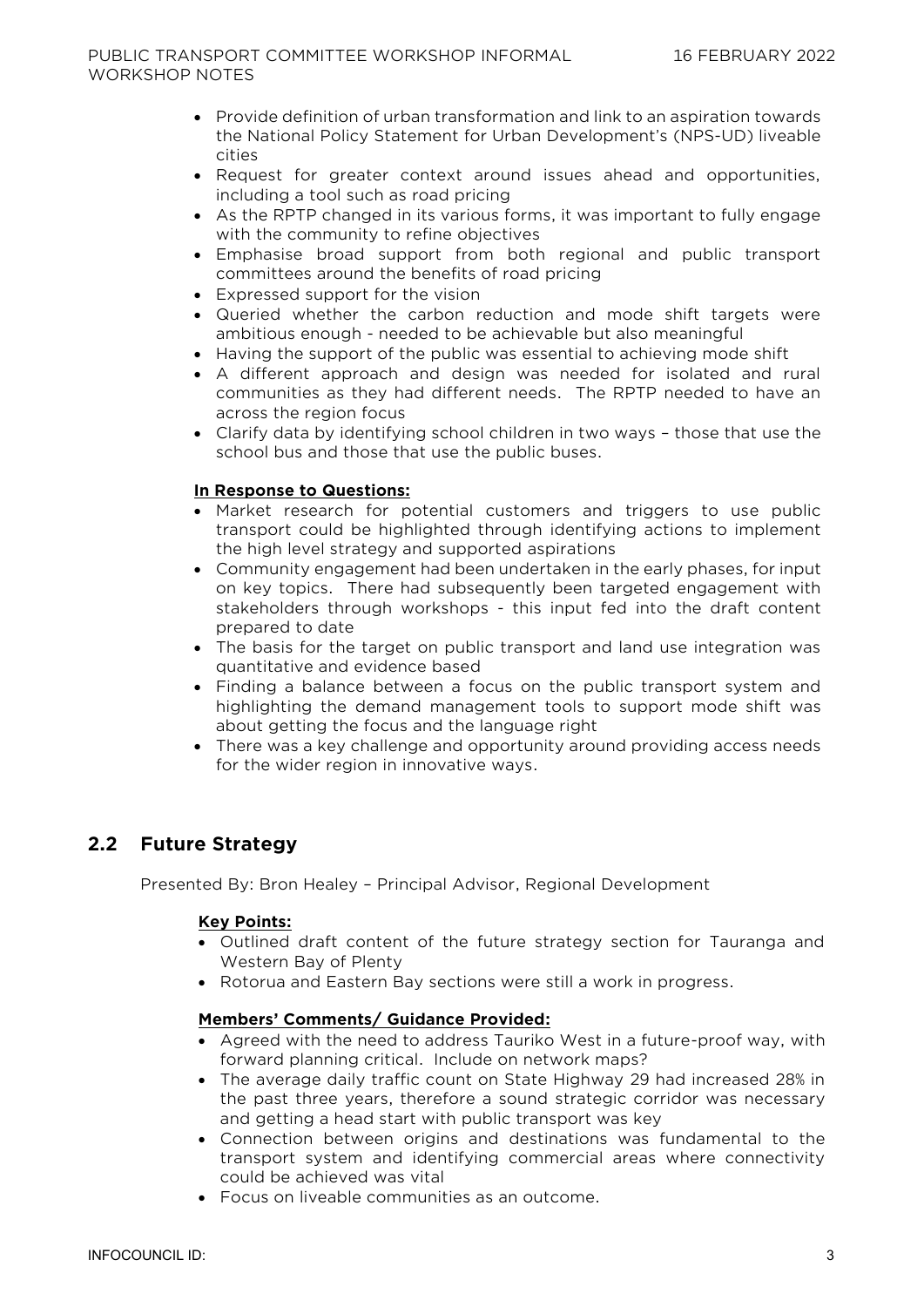## **In Response to Questions:**

- The ten hectare measure in the policy was a minimum threshold for a new development to trigger public transport provision.
- 10.39 am The Workshop **adjourned.**
- 10.50 am The Workshop **reconvened.**

## **2.3 New or revised policy proposals and associated actions**

Presented By: Bron Healey – Principal Advisor, Regional Development and James Llewellyn – Transport and Urban Planning Manager.

#### **Key Points**

- Policy discussion on key objective headings in the Plan:
	- o Mode shift and carbon reduction
	- o Service planning and design
	- o Service and infrastructure delivery
	- o Public transport and land use integration
	- o Customer experience and information
	- o Fares and pricing
- Awaiting final results from the analysis of school bus services.

#### **Members' Comments/ Guidance Provided:**

#### **Mode shift and carbon reduction**

- Include road pricing in the wording of the policy
- Consider smaller vehicles in areas not suited to large buses
- The best way to achieve zero emissions was through mode shift, and the best way to achieve that was road pricing
- For Policy 1.5 amend wording to 'proactively explore and implement'
- Explore options for converting existing buses to hydrogen
- Include implementation of mobility as a service
- Considered that there may be more potential for commuter rail than Interregional passenger rail
- Highlighted a critical need to communicate with communities the UFTI vision and strategic direction

#### **Service Planning and design**

- Consider inclusion of right sized buses and health aspects linked to greater outcomes
- Consider some of the exempt services such as ferries and how they may be accommodated within the policies
- Ferries/ bus integration and providing infrastructure for this
- Ensure intra-community travel opportunities were included Policy 2.6.

#### **Service and Infrastructure delivery**

- Look at the timing of infrastructure and incorporate into policy 3.4 to ensure it was in the right place at the right time and highlighted the importance of accessibility
- Suggested that efforts should be channelled into areas near the existing rail network for a long term strategy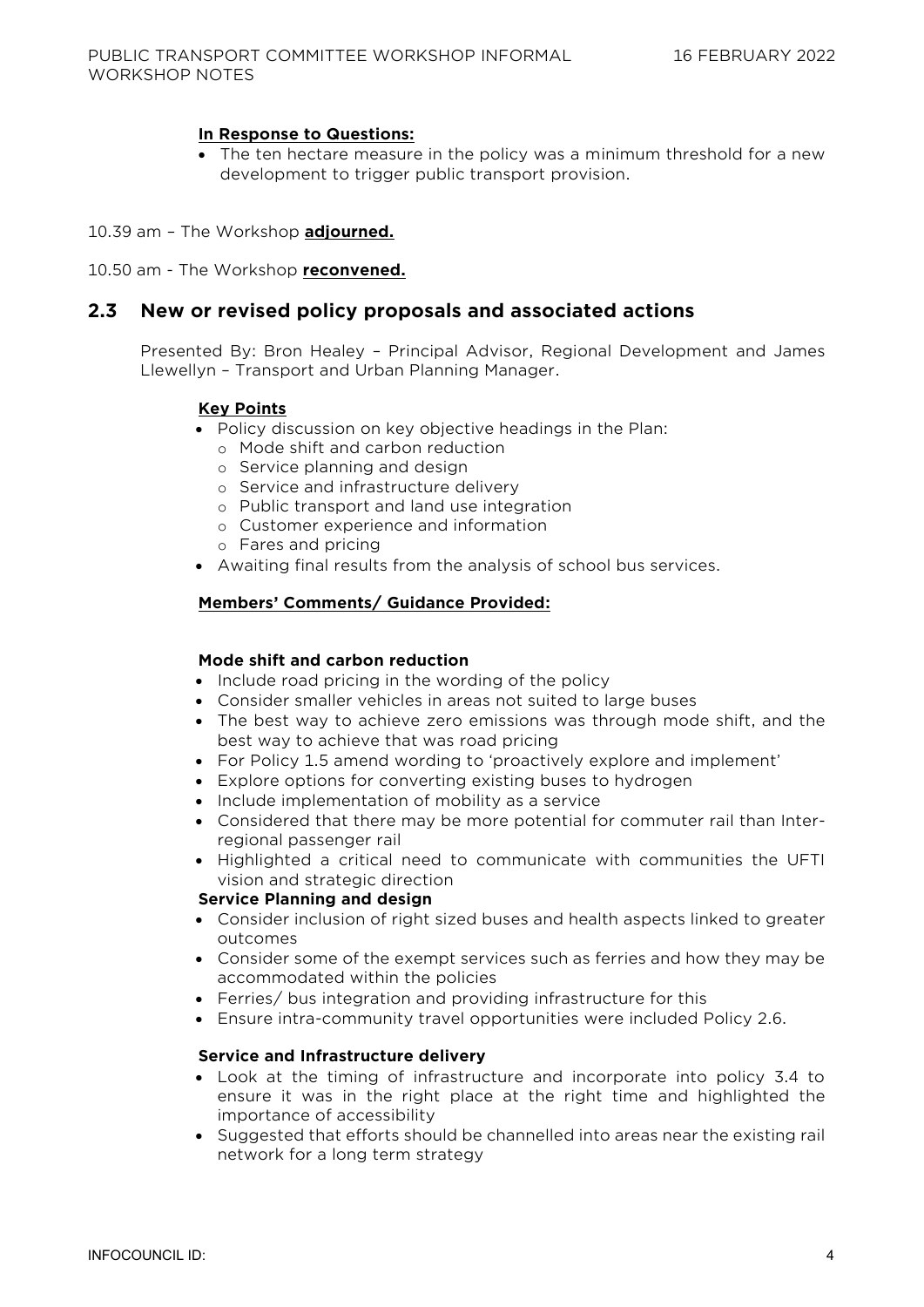## **Public transport and land use integration**

- Consider E-bikes, luggage and scooters in the design profile as well as considering mobility requirements
- Supported this policy topic, highlights need to be integrated between Regional Council and TLAs
- Policy 4.5 park and ride:
	- o Needed to take into account customers' needs and expectations
	- o Needed to be at a convenient location for users
	- o Reconsider the wording of the Clause 1 to make it clearer and more widely applicable, ; soften wording i.e. 'only'
	- o Should distinguish between rural and urban requirements for park and ride facilities

## **Fares and pricing**

- Highlighted the total cost of movement, needed to understand the total cost of ownership and driving to the user
- Questioned whether parking policy applicable to Rotorua context?
- Policy 7.5. School students more discussion required on how to work through the financial sustainability matter and how to apply it
- Suggested linking SuperGold card holders with government fare policies
- Considered that public transport fares were already low and commuters were not paying enough for car use
- Supported the wider cost benefit and trade-off scenario applied to free fares for children.

## **In Response to Questions:**

#### **Mode shift and carbon reduction**

- Although the Public Transport Operating Model (PTOM) revision was not finalised, there was nothing preventing setting policy around size and weight of vehicles, as long as they were compliant with requirements for urban buses and demonstrated to be safe and operable in service
- Noted that zero emission buses potential exemption from road user charges would make a more financially compelling case
- The bus decarbonisation feasibility study would look closely at different ownership models as well as impacts of EVs on infrastructure assets
- Likely to be a greater demand for movement across the region as well as inter-regional, an express bus service was a sensible and realistic option. Inter-regional passenger rail was a longer term investment strategy

#### **Service Planning and design**

• Policy intention of 2.10 - ferry services was to endorse the existing service to Matakana Island

#### **Public Transport and land use integration**

- Service dogs were allowed on buses
- The intent of Policy 4.5, Clause 6 was keeping availability of long term land use plans
- More detailed analysis was required for Te Maunga/ Bayfair park and ride location and the wording of the policy could be reviewed to not exclude suitable options

#### **Fares and pricing**

• Identifying markets that were willing and able to pay versus those who needed reduced fares could be a way of achieving financial sustainability.